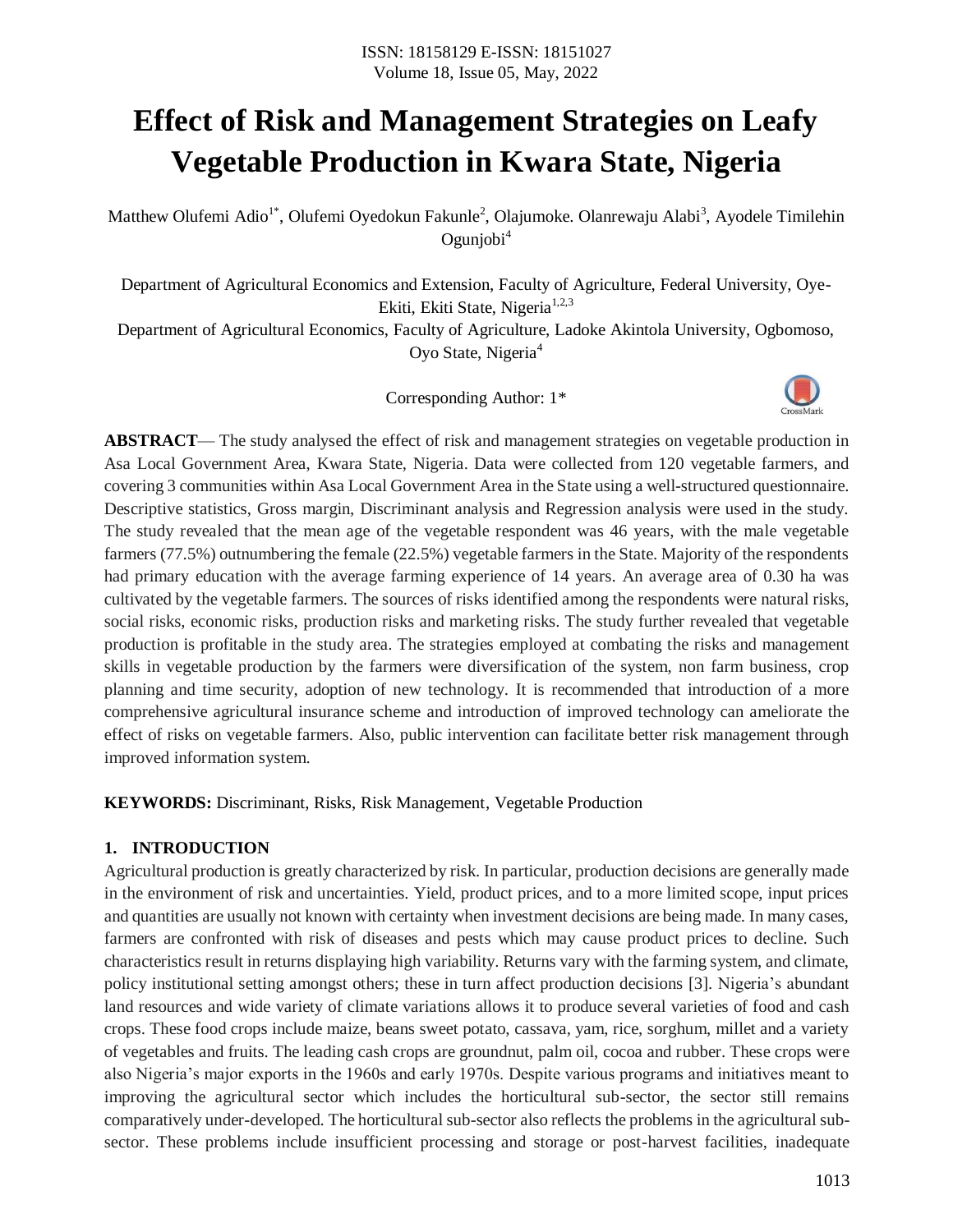knowledge and technology of production, land tenure, insufficient planting materials, poor extension services. Horticultural crop production in Nigeria has been held back by the policy and fiscal constraints of the governments. It has received very little attention in the national perspective plan for agricultural development. Moreover, there is only one horticultural research Institute in Nigeria, namely National Horticultural Research Institute (NIHORT) established in 1975 for all horticultural crops. Horticultural crop farming is associated with negative outcomes stemming from imperfect predictable biological, climatic and price variables. Those variables include natural adversities e.g. diseases and pests, climate and weather factors not within the control of agricultural producers and adverse fluctuations in input and output prices, [8].

The high level of production, market, and financial risk that producers have to face is a typically characteristic of agriculture [22]. Risk is the uncertainty that could lead to changes in an individual's welfare such as losing money, potential harm to human health, and events that affect availability of resources, among others. In general agriculture risk typically is correlated with the chance of a negative outcome (e.g., financial loss or yield decrease) and the uncertainty in the decision making process due to incomplete information such as market prices [18]. Risk varied within different agricultural sectors and supply chains. In the production and marketing of vegetables, risk includes bad weather, disease and pest infestations, quality inconsistencies, liability risk, and market fluctuations [15]. In 2020, vegetables primary production for Nigeria was 15.7 million tonnes. Between 1971 and 2020, vegetables primary production of Nigeria grew substantially from 3.11 million to 15.7 million tonnes (15,706,483) rising at an increasing annual rate that reached a maximum of 20.77% in 2014 and then decreased to -0.46% in 2020, [23]. Vegetable production is a risky farming business either because of its rapid perishable nature, short supply period or its inelastic demand nature. Consequently, planned result and outcome continually swerve from the actual outcome. On the other hand, as vegetables are highly perishable, they start to lose their quality right after harvest and continued throughout the process until it is consumed. Hence, vegetables productions are risky investment activities. Riskiness of vegetable production may be attributed to several factors that are beyond the control of producers.

Due to perishable nature and biological nature of production process there is a difficulty of scheduling the supply of vegetables to market demand. The crops are subjected to high price and quantity risks with changing consumer demands and production conditions. Unusual production or harvesting weather or a major crop disease can influence badly the marketing system. While food-marketing system demands stable price and supply, a number of marketing arrangements like contract farming provide stability. Hence, knowledge of risks and management strategies by vegetable farmers is important in designing strategies and formulating policies for agricultural development [3]. Perceptions steer decisions about the acceptability of risks and have a core influence on behaviours before, during and after a disaster. To perceive risk includes evaluations of the probability as well as the consequences of a negative outcome. People normally evaluate risk and make decisions in relation to their whole life situation. Risk perceptions play a key role in the production and investment behaviour of farmers in vegetable production decisions [2]. Furthermore, better understanding of farmers' risk perceptions facilitates rational resource allocation decision in the farming system, rural financing and policy formulation. In this context, understanding risk is a key element in helping producers make better decisions in risky situations, and also provides useful information to policy makers in assessing the effectiveness of different types of risk protection tools. Within the context of efforts to achieve safe, sound and sustainable production of vegetables, identification of risk sources plays a crucial role.

In vegetable farming, production risk comes with the business and protecting your agricultural business investments by making an informed risk management decision is a bigger factor today than ever before. Fortunately though, vegetable growers today have more and better tools to help them manage risks or, at least, to manage certain kinds of production risks. Crop insurance cannot guarantee that unfavourable weather will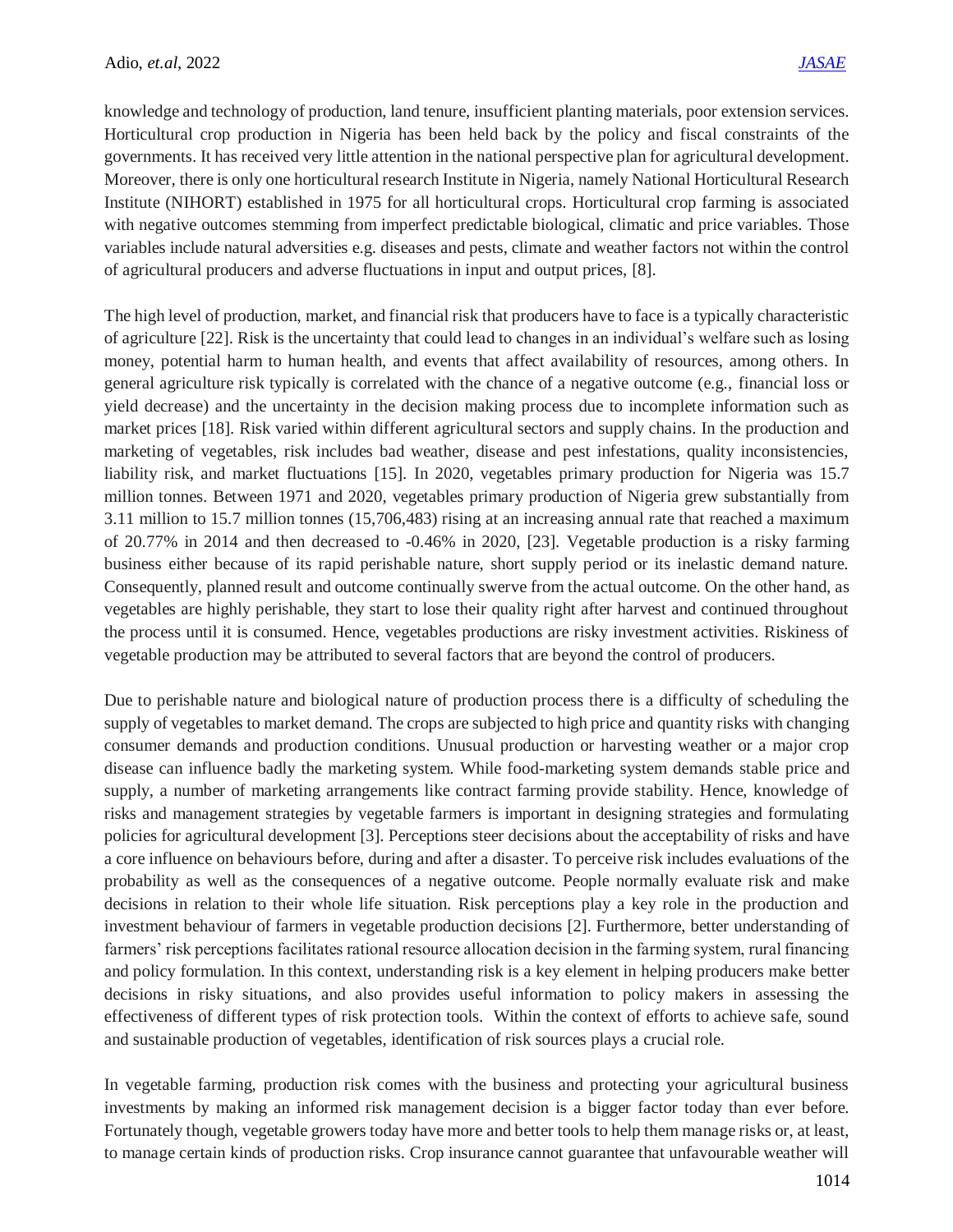not damage or destroy a vegetable producer's crop, but it can guarantee if they lose a crop, he/she will not stand to lose the money invested in the crop. Conservation, new technology practices, varied farm production methods (organic, sustainable) and chemicals to combat crop-eating insects are other examples of some of the present-day tools to manage risks. Successful farm management depends on taking risks consistent with the goals and financial position of the business. Vegetable growers are aware that agriculture is a business where they stand to lose more money in a bad year than they stand to make in a good year. Accordingly, producers recognize that in order to manage production risks, they must increasingly use all the different management tools available to them.

Vegetable production in Nigeria, though practiced as backyard farming by some farmers who seldom use high-input technology, is faced with large capital and a considerable investment on lands, watering and equipment soil amendments. Most often, farmers are confronted with risk despite their short and long-term production and marketing decisions. Vegetable productions are risk-prone with high degree of uncertainty especially in pest and diseases attack with total crop failures. This explains why the cost of vegetable production poses a challenge to expected profits [12]. Farm enterprises usually adopt a number of strategies to avoid risk or rather to reduce its adverse effect upon occurrence. Risk management is choosing among alternatives, that which reduces the effects of risk. Risk management is a process of measuring or assessing risk and then developing strategies to manage the risk. However, in ideal risk management priority, the processes that follow each other whereby the risk with the greatest loss and its probability of occurring are handled first while risks with lower probability of occurrence are handled later. This is an element of farm business management that deals with making decision that aimed at eliminating or avoiding the incidence of risk or rather minimizing its adverse effects. Therefore, vegetable crop farmers should assess management strategies that aim at minimizing adverse risk effects such as; choosing a reliable enterprise, enterprise diversification, intercropping, irrigation, flood control, sales of assets, etc. [10].

In addition, risk management strategies in vegetable crop production aims at identification, assessment, and prioritization of risk followed by coordination, economical application of resources to minimize, monitor, and control the probability and/ or impact of unfortunate events or to maximize the realization of opportunities. On the other hand, government has also provided a range of risk management programs for farmers, which includes; crop insurance, price stabilization, livestock feed subsidies and emergency relief [4]. These strategies despite its good intentions have failed to effectively manage risk that farmers face due to its poor implementation. Consequently, the inability of most farmers to achieve planned output depends on the management of risk factors facing them such as land tenure problems, insufficient capital to purchase farming inputs, climate change challenges and weather variations, unstable government policies and global markets influences. Studies on risk and risk management strategies abound in the body of the literature. Some of these studies included [8], [6], [11], [14], [17]. Nevertheless, none of them has combined risk and risk management strategies on leafy vegetable production, most especially in Asa Local Government Area, Kwara State, thereby creating a gap that this study intends to fill. Specifically, this study examined the socio-economic characteristics of leafy vegetable farmer in the study area, examined their cost and returns, identified the risk sources and management attitudes, examined the factors influencing the farmer's attitude towards the risks and examined the farmer's strategies at combating the risks and management skills associated with vegetable production in the study area.

#### **2. Methodology**

This study was conducted in Asa Local Government Area (LGA) of Kwara State, Nigeria. Its headquarters is Afon. The LGA is situated in the western part of the State. It has an area of 1,286km<sup>2</sup> and a population of 126,435 at the 2006 census (Federal Republic of Nigeria, Official Gazette, 2009). It is often estimated that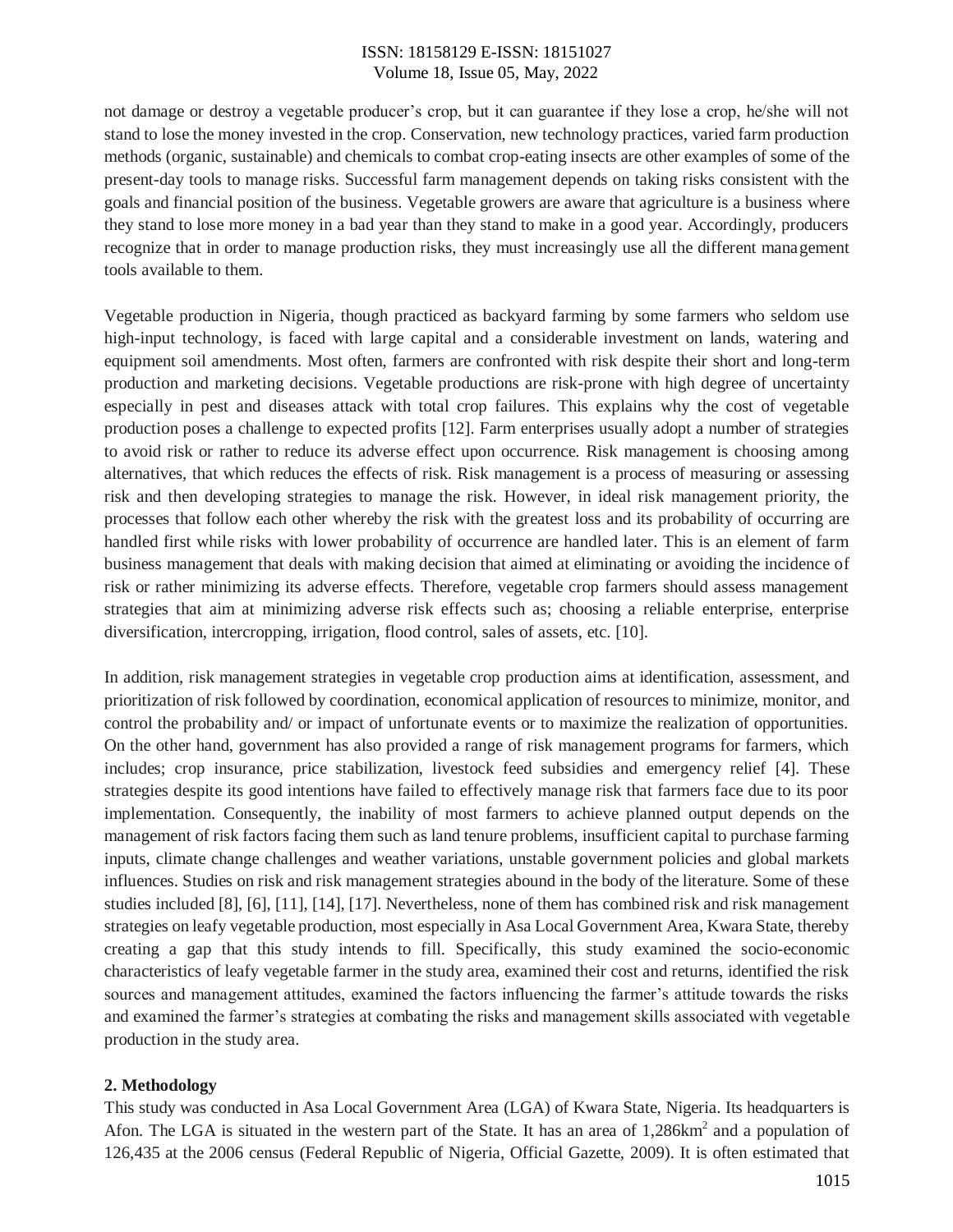Asa Local Government Area has one of the largest number of rural settlements in the State and most of them are domiciled farmers. The area stretches from the peri-urban fringes of Ilorin city to the northern boundary of Oyo State. Most inhabitants in the area are predominantly farmers and are involved in small scale/subsistence agriculture. Afon district is characterized by tropical wet and dry seasons, with a monthly average temperature of about  $29^{\circ}$ C. The month of March has the highest monthly average temperature of about  $32^0C$  while the annual average rainfall record is estimated between 1200 and 1400mm (Ajibade, 2002). The major food crops planted are cassava, yam, maize, rice, soyabeans, cowpea, guinea-corn and millet. Arable crops and vegetables like *amaranthus* (tete), pepper, tomato, okra, melon, *Corchorusolitorus* (ewedu), spinach among others are widely grown. The main tribe in the local government area is the Yoruba ethnic group.



**Figure 1.** Map showing Asa Local Government Area, kwara State Nigeria

The population of the study includes all vegetable farmer involved vegetable production in Asa Local Government Area of Kwara State. Multistage sampling techniques was used. The first stage involved a purposive selection of Asa Local Government; this is because vegetable production is prominent in the area. It is the only agrarian Local Government in the State. Second stage involved random sampling of 3 villages in the Local Government Area. The list was gotten from the information unit in the Local Government Area. The third and final stage involved the random and representative sample of 40 vegetable farmers from each of the villages earlier selected. In all, a total list of 120 respondent/farmers was interviewed. The three villages that were later selected are; Afon, Laduba and Tafa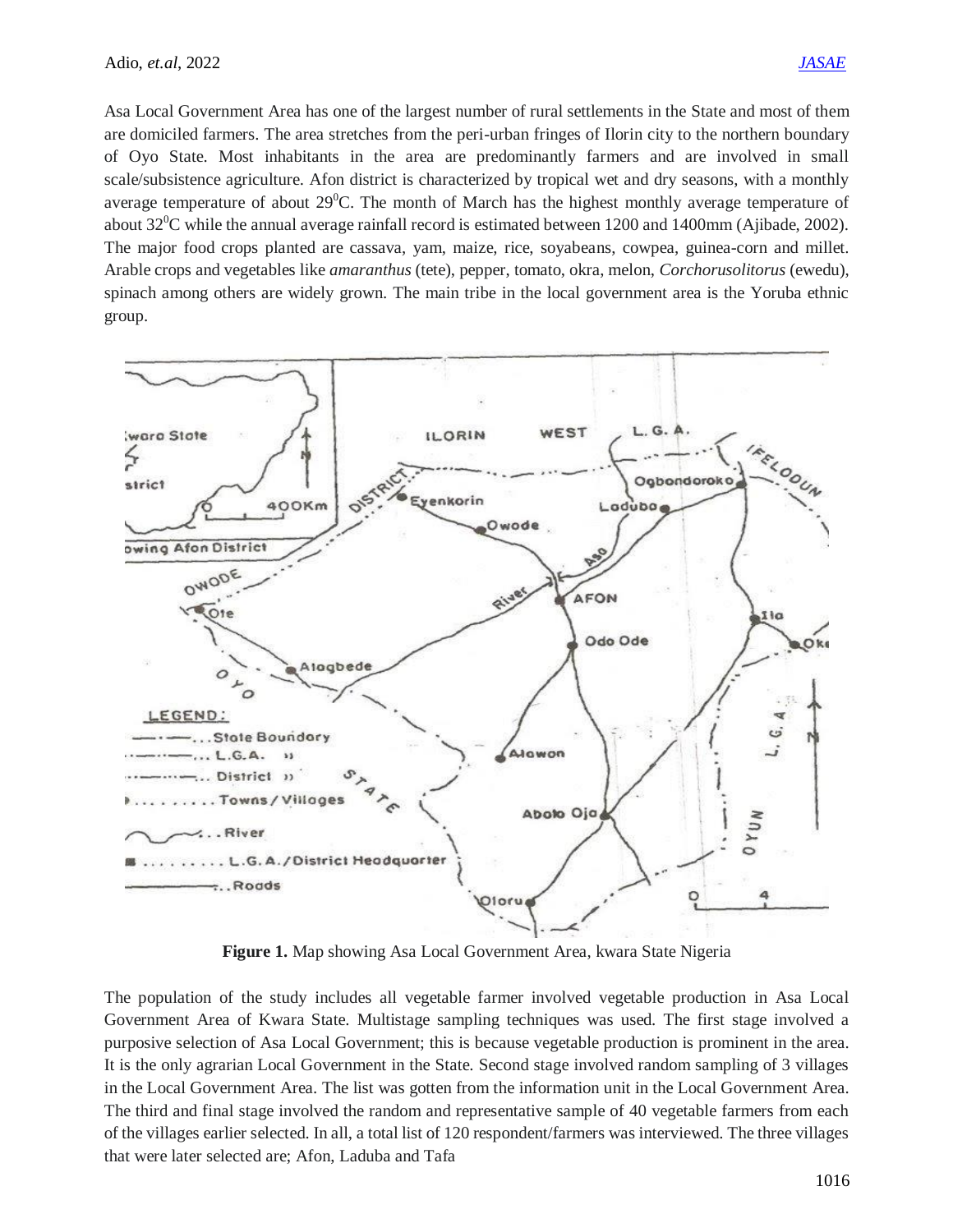#### **3. Method of Data Analysis**

## *3.1 Discriminant analysis*

Discriminant analysis is a statistical technique to classify objects or individuals into mutually exclusive and exhaustive groups based on a set of measurable features that describe the objects or individuals. In general, an object was assigned to one of a number of pre-determine groups based on observations made on the object [20]. Discriminant analysis requires a nominal dependent variable and independent variables that could be nominal, ordinal, interval or ratio [13]. Therefore, discriminant analysis was conducted to explore quantitatively the relationship between leafy vegetable farmer's attitude towards risk and factors influencing this attitude. [7] discriminant analysis to determine the factors influencing farmers' attitude towards the risks in fruit and vegetable farming

For the nominal dependent variables, farmers will be classified into 3 groups as follows:

- $\Box$ Group 1 – Risk Averse
- $\Box$ Group 2 – Risk Neutral
- $\Box$ Group 3 – Risk Taker

The independent variables, which consist of socio-economic and farm characteristics, are defined as follows:

- $X_1$  Gender (Male/Female)
- $X_2$  Farming Experience (Years)
- $X_3$  Household size
- $X_4$  Farm Size (ha)
- $X_5$  Membership of cooperative association (yes or no)
- $X_6$  Main Occupation

In this study, Discriminant analysis was used to determine the risk attitude of vegetable farmer and examine the factors influencing the farmer's attitude towards the risks in vegetable farming.

## *3.2 Gross margin Analysis*

Gross margin analysis is an analytical tool used in determining the profitability accruing from the sales from farm produces or an enterprise. Gross margin (GM) for a farm enterprise is the measure of profitability that is a useful aid to enterprise planning. The calculation of Gross Margin can be the starting point for construction of cash flow budgets and assessment of whole profitability. They can also be used to assist in assessing the opportunity to develop new farm enterprises. Gross margin profit is the difference between the annual gross income for the enterprise and the variable costs directly associated with the enterprise. In this study, the gross margin, (GM) is the difference between the Gross Farm Income (GFI) and the Total Variable Cost (TVC) incurred in vegetable production, while the net farm profit (NFI) is the difference between the gross margin and the total fixed cost (TFC).

The gross margin is specified below:

 $GM = GFI - TVC$ 

## *3.3 Ordinary Least Squares Regression (OLS)*

Regression modelling examine the specific effects variables have on one another, while simultaneously controlling for the effects that other variables may also have. Although many types of regression frameworks exist, the most frequently used are logistic regression techniques (e.g., binary logistic regression and ordinal logistic regression) and Ordinary Least Squares (OLS) regression. The latter, OLS, is the focus of this study. The least squares method used in OLS regression is relatively straightforward. An OLS linear regression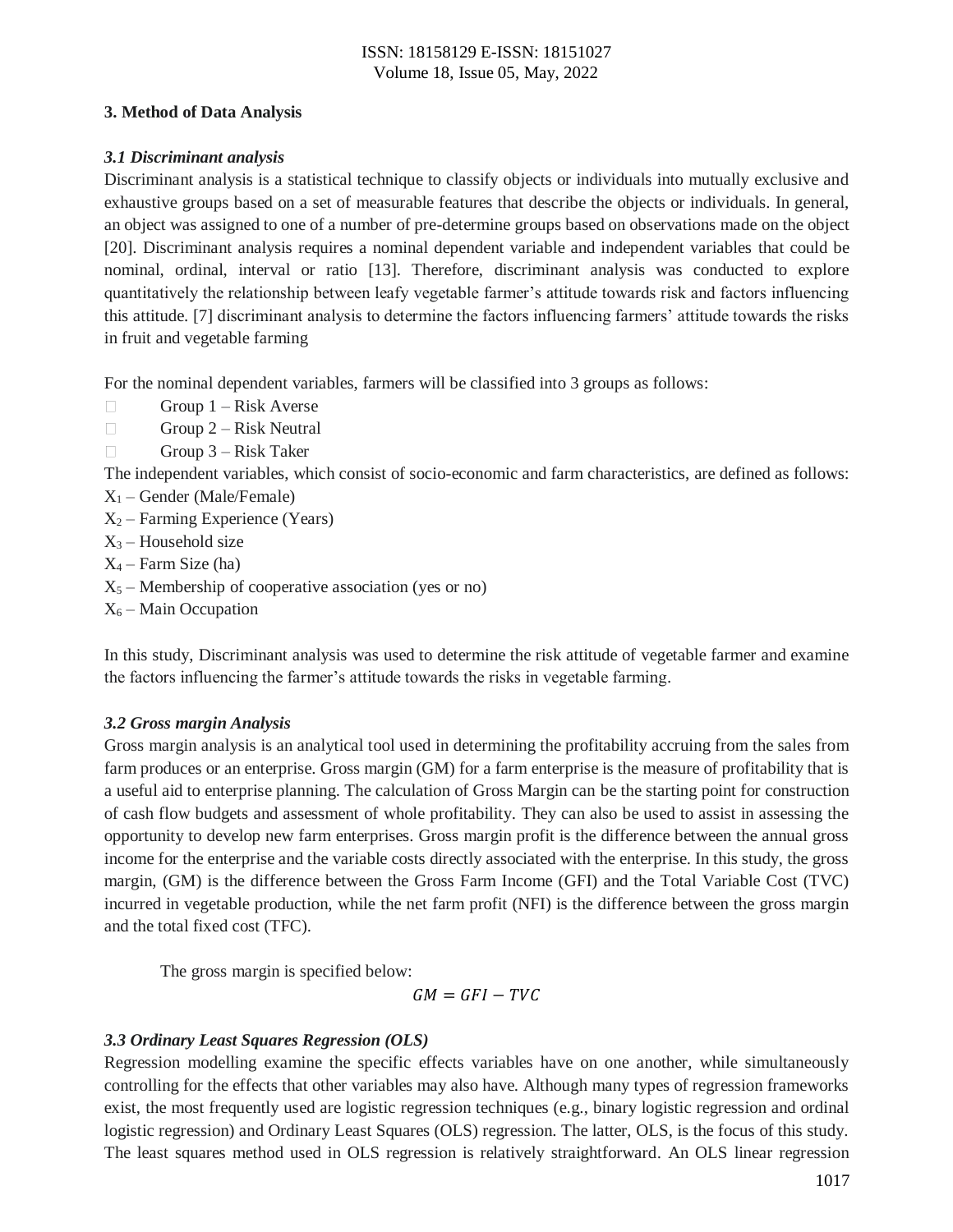procedure builds a line of best fit that would serve as the most accurate way of depicting the spread of the data points with a single line. The least squares property states that the line fit in the OLS method will have the smallest value of the summed squared deviations of each data point from the line. The OLS regression method of analysis fits a regression plane onto a "cloud" of data that is assumed to have a linear trend [9]. Although the regression plane does not touch every point in the data cloud, it does model the partial relationships between each slope (i.e., each regression coefficient " ") and the outcome variable, while holding constant the effects of the remaining variables [9]. Thus, regression coefficients in OLS are estimated by minimizing the sum of squares of the differences between values fitted into the regression plane and the observed values in the data.

Determinant of perceived risk intensity of vegetable crop farmers was isolated, using the Ordinary Least Squares Regression models. The perceived risk intensity and their determinants were fitted into four functional forms (Linear, Double Log – Cobb Douglass, semi-log, Exponential). These models are explicitly specified as follows:

$$
Y = \alpha + \beta_1 + \beta_2 + \beta_3 + \beta_4 + \beta_5 + \beta_6 + \beta_7 + \beta_8 + \mu
$$

Where  $Y =$  Perceived risk intensity index  $\beta_1$  = age of the farmers in years  $\beta_2$  = gender (Male is "1" and "0" otherwise)  $\beta_3$  Level of formal education attainment  $\beta_4$ = farming experience in years  $\beta_5$ = household size  $\beta_6$  = access to credit  $\beta_7$ = farming as a major occupation  $\mu$  = stochastic error variable

## **4. Results and Discussion**

#### *4.1 Socio-economic characteristics of vegetable farmers*

The result of the socio-economic characteristics in Table 1 showed that about 24.99% of the respondents are within the age range of  $24 - 40$ , 71.66% are within the age range of  $41 - 60$ , while 3.33% are in the age bracket of  $61 - 63\%$ . The mean age of the respondents is 46 years. The implication of this is that majority of the respondents were in their productive age and are able to use their energy to the maximum. This is in agreement with the findings of [1] in their study on effects of financial capital on welfare status of cassava processors in Oyo and Ogun States, Nigeria. Moreover, about 77.50% of vegetable farmers were male while 22.50% were female. This implies that male farmers are more involved in vegetable production than the female farmers. This could be associated with the energy and labour expended on large farm of vegetable for efficient management and production. This support the findings of [8] who carried out a study on fruit and vegetable farming in Osun State, found out that more males are into vegetable farming than females. The result further showed that 84.17% of the vegetable farmers were married, 6.67% were single, 5.0% were divorced and 4.17% were widowed. The implication of this is that majority of the farmers were married and this will lead to increase in production and total output of vegetable in the study area as a result of large household. This will also give them additional opportunity of reduced cost of labour, as supported by [17]. In addition, 44.16% of the leafy vegetable farmers had farming experience of less or equal to 10 years of experience, 34.15% of them had farming experience between  $11 - 20$  years, 19.99% of the farmers have been farming for between 21 – 30 years, while 1.66% of the farmers have been farming for 31 –40 years. The mean of the farming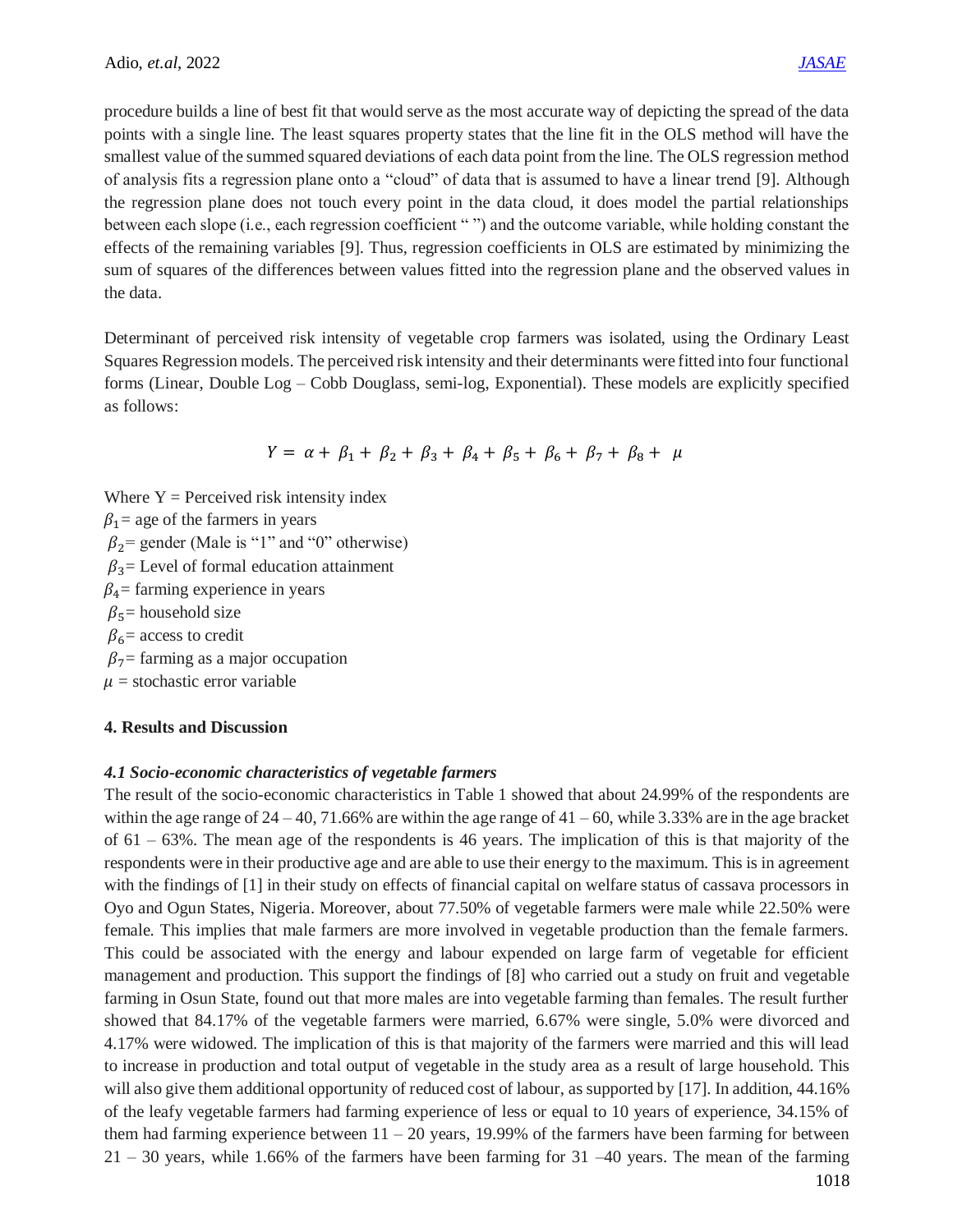experience of the vegetable farmers was 14 years. This implies that majority of the farmers in the study area are still in their active years and engage in secondary occupation. This support the findings of [5] who carried out a survey on vegetable farmers in South west, Nigeria and found out that large percentage of vegetable farmers have less than 10 years and engage in secondary occupation. The result of years of education of the respondents showed that 65.83% had primary education, 31.67% had post primary education, and 2.50% had tertiary education. From the table, it can be seen that the level of literacy is low, the farmers need to be educated and sensitized on the technical know-how on vegetable production, how to use improved seeds, agrochemicals and other farm machineries. The results implies that the productivity levels of the farmers could have increase if most had more formal education to understand proper and full use of resources. This is line with the research of [19] on risk analysis of maize production in Kwara State, which revealed that production of the farmers would have increase if the respondents had more formal education. The size of the household size affect the amount of farm labour, determines the food and nutritional requirement of the household and often affect the food security. The result of the household size in the Table revealed that 26.67% of the farmers had an average household size of 7 (seven). This will invariably affect the output. This implies that the larger the household that are involved in farming activities, the larger the output of the farmer. This supports the findings of [16], on assessing the impact of fresh vegetable growers' risk aversion levels and risk preferences. This revealed that large household size increases farming output. Finally, vegetable farmers in the study, cultivated an average 0.3 hectares of farm land. This implies that large percentage of the farmers cultivated less quantity of farm size due to risk involve in vegetable production and inadequate finance. This is in agreement with the findings of [21], on prospects and problems of vegetable production under irrigation in the Fadama areas of Bauchi State, revealed that many of the vegetable farmers cultivate small quantity of farm size because of risks involved in vegetable production.

| <b>Table 1.</b> Distribution of the respondents by their age |                |            |  |  |
|--------------------------------------------------------------|----------------|------------|--|--|
|                                                              | Frequency      | Percentage |  |  |
| Age                                                          |                |            |  |  |
| $24 - 40$                                                    | 30             | 24.99      |  |  |
| $41 - 60$                                                    | 86             | 71.66      |  |  |
| $61 - 63$                                                    | $\overline{4}$ | 3.33       |  |  |
| Total                                                        | 120            | 100        |  |  |
| Mean                                                         | 46.00          |            |  |  |
| <b>Sex</b>                                                   |                |            |  |  |
| Male                                                         | 93             | 77.50      |  |  |
| Female                                                       | 27             | 22.50      |  |  |
| <b>Marital Status</b>                                        |                |            |  |  |
| Single                                                       | 8              | 6.67       |  |  |
| Married                                                      | 101            | 84.17      |  |  |
| Divorced                                                     | 6              | 5.00       |  |  |
| Widowed                                                      | 5              | 4.17       |  |  |
| <b>Experience</b>                                            |                |            |  |  |
| $\epsilon = 10$                                              | 53             | 44.16      |  |  |
| $11 - 20$                                                    | 41             | 34.15      |  |  |
| $21 - 30$                                                    | 24             | 19.99      |  |  |
| $31 - 40$                                                    | $\overline{2}$ | 1.66       |  |  |
| <b>Education</b>                                             |                |            |  |  |
| Primary education                                            | 79             | 65.83      |  |  |
| Post primary education                                       | 38             | 31.67      |  |  |
| Tertiary education                                           | 3              | 2.50       |  |  |
| <b>Household Size</b>                                        |                |            |  |  |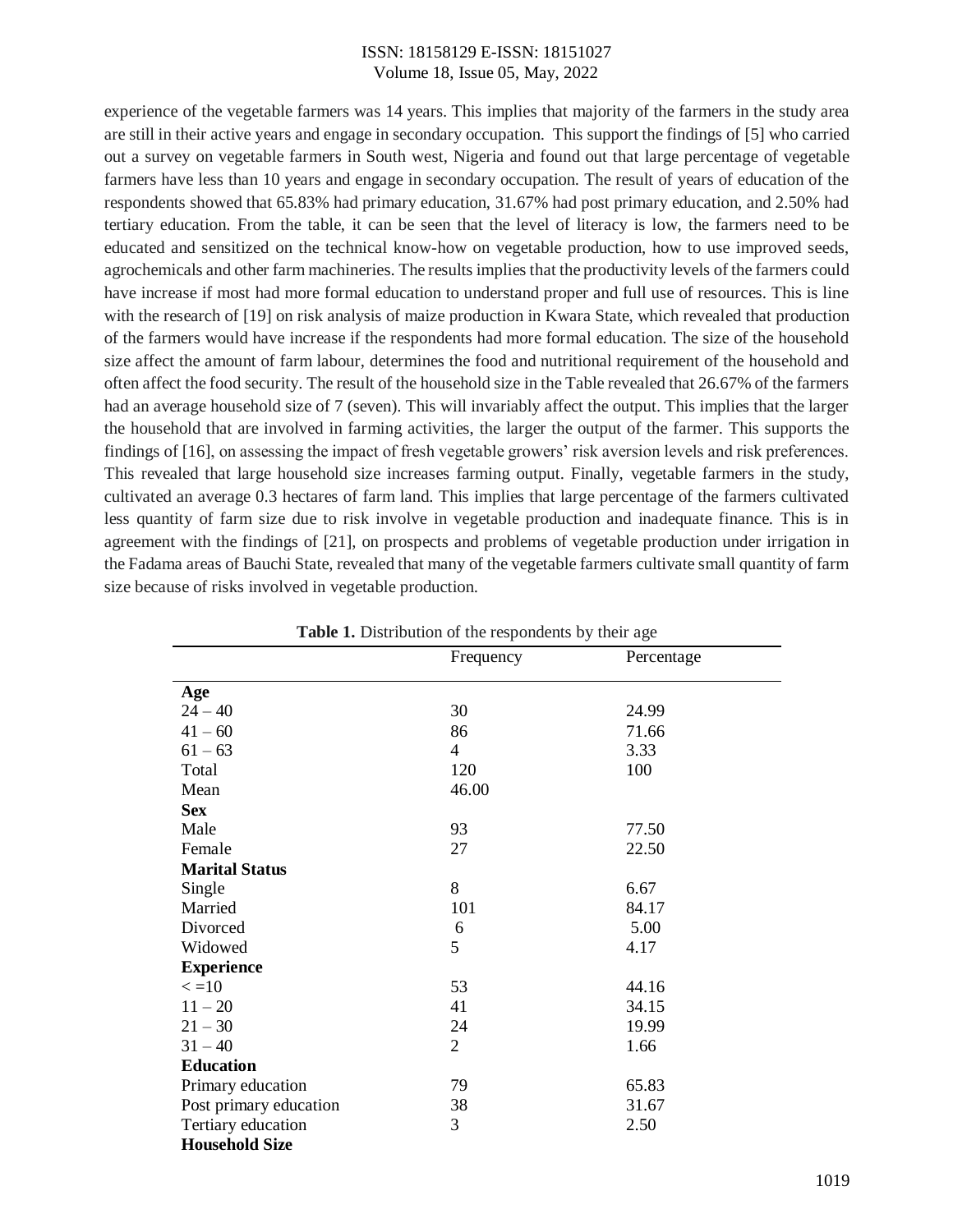|                         | 32   | 26.67 |
|-------------------------|------|-------|
| $\epsilon = 5$<br>6 -10 | 79   | 65.83 |
| $11 - 15$               | 9    | 7.50  |
| <b>Farm size</b>        |      |       |
| $\epsilon = 0.3$        | 87   | 72.5  |
| $0.4 - 0.5$             | 33   | 27.5  |
| Mean                    | 0.30 |       |

**Source: Field Survey, 2019**

#### *4.2 Gross margin Analysis*

The result of the Gross margin showed that the farmer made a profit of  $\text{N15771.791}$ Total Fixed (Land) =  $\text{N35570}$ Total variable cost= (cost of hoe+ cutlass + basket/bag+ vegetable seed + Fertilizer + herbicide + insecticide)  $=$  N $16275.709$  $Revenue =  $\frac{1267617.5}{5}$$  $Gross Margin = Revenue - TVC$  $=$  N $67617.5 -$  N $16275.709$  Gross margin= ₦51341.791  $Profit = GM - TFC$  $=$  N51341.791 - N35570

 $=$  N $15771.791$ 

## *4.3 Risk sources and management attitude of the vegetable farmers in the study area*

The sources of risks perceived by the vegetable farmers as threats to leafy vegetable production are presented in Table 2 Natural risks; drought (3.33%), flood (1.67%), wind (0.83), excessive rainfall (5.83%), plant diseases (41.67%), insects (35.83%) and pests (10.83%). Social risk; embezzlement (16.67%) while theft of the crop (83.33%). Economic risk; interest on borrowed capitals (39.17%) while low market demand (60.83%). Production risks; erosion (0.83), effect of chemicals (12.50%), credit facilities (31.67%), labour supply (32.50%), storage facilities (20.83%) and processing (1.67%).Marketing risks; lack of information (20.00%), instability of price (60.83%) and change of government policies (19.17%).All the assessed natural risks associated with vegetable production, plant diseases have the highest percentage (41.67%) and this is in line with work of [8] on socio-economic analysis of risks in fruit and vegetable farming in Osun State, Nigeria, in their findings that majority of the natural risk face by the respondents is plant diseases and pest damages, also all the assessed social risks associated with vegetable production, theft of the crop have the highest percentage (83.33%) and of all assessed economic risks associated with vegetable production, low market demand have the highest percentage (60.83%), also among production risk associated with vegetable production, labour supply have the highest percentage (32.50%) and finally all the assessed marketing risks associated with vegetable production, instability of price have the highest percentage (60.83%).

| <b>Thore so recommod</b> how bources that posed an eats to vegetable production |                    |           |         |  |  |
|---------------------------------------------------------------------------------|--------------------|-----------|---------|--|--|
|                                                                                 |                    | Frequency | Percent |  |  |
| Natural risk                                                                    | Drought            | 4         | 3.33    |  |  |
|                                                                                 | Flood              | 2         | 1.67    |  |  |
|                                                                                 | Wind               |           | 0.83    |  |  |
|                                                                                 | Excessive rainfall |           | 5.83    |  |  |
|                                                                                 | Plant diseases     | 50        | 41.67   |  |  |
|                                                                                 | Insects            | 43        | 35.83   |  |  |

|  | Table 2. Identified risks sources that posed threats to vegetable production |  |  |  |  |  |
|--|------------------------------------------------------------------------------|--|--|--|--|--|
|  |                                                                              |  |  |  |  |  |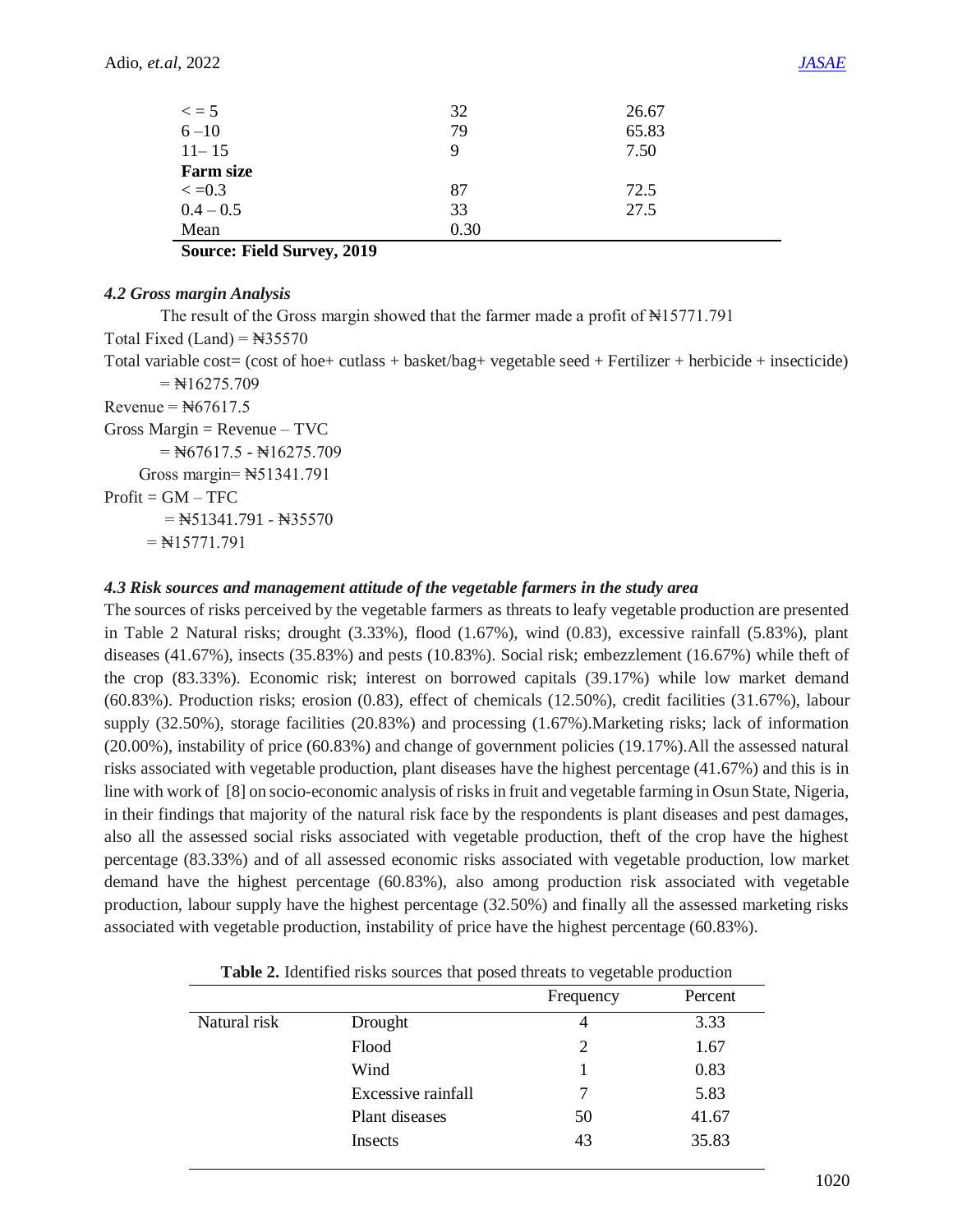| ISSN: 18158129 E-ISSN: 18151027 |                                |  |
|---------------------------------|--------------------------------|--|
|                                 | Volume 18, Issue 05, May, 2022 |  |

|                 | Pest                            | 13             | 10.83 |
|-----------------|---------------------------------|----------------|-------|
|                 | Total                           | 120            | 100   |
| Social risk     | Embezzlement                    | 20             | 16.67 |
|                 | Theft of the crop               | 100            | 83.33 |
|                 | Total                           | 120            | 100   |
| Economic risk   | Interest on borrowed<br>capital | 47             | 39.17 |
|                 | Low market demand<br>Total      | 73             | 60.83 |
|                 |                                 | 120            | 100   |
| Production risk | Erosion                         | 1              | 0.83  |
|                 | Effect of chemicals             | 15             | 12.50 |
|                 | Credit facilities               | 38             | 31.67 |
|                 | Labour supply                   | 39             | 32.50 |
|                 | Storage facilities              | 25             | 20.83 |
|                 | Processing                      | $\overline{2}$ | 1.67  |
|                 | Total                           | 120            | 100   |
| Marketing risk  | Lack of information             | 24             | 20.00 |
|                 | Instability of price            | 73             | 60.83 |
|                 | Change<br>of                    |                |       |
|                 | government policies             | 23             | 19.17 |
|                 | Total                           | 120            | 100   |

Source: Field Survey, 2019.

#### *4.4 Management strategies employed for the risk sources in the study area*

The management strategies perceived by the vegetable farmers are presented in Table 3. The result was highlighted as follows: Preventive; training (43.33%), education (17.50%) and access to extension services (39.17%). Mitigation; mixed farming (21.67%), disease resistant and drought tolerant crop (26.67%), farm insurance (19.17%) and Price support cooperative society (32.50%). Coping; reduce consumption (0.83%), borrowing (20.00%), sales of personal belonging (7.50%), off farm work (71.67%). This result implies that the respondents used more than one coping strategies and this is in agreement with the findings of [11] who worked on farmers' perception on risks in fruits and vegetables production, which reveal that vegetable farmers uses more than one management / coping strategies.

| $\overline{ }$                         |           |         |
|----------------------------------------|-----------|---------|
|                                        | Frequency | Percent |
| Training                               | 52        | 43.33   |
| Education                              | 21        | 17.50   |
| Access to extension services           | 47        | 39.17   |
| Total                                  | 120       | 100     |
| Mixed farming                          | 26        | 21.67   |
| Disease resistant and drought tolerant | 32        | 26.67   |
| Reduce consumption                     |           | 0.83    |
| Borrowing                              | 24        | 20.00   |
| Sales of personal belonging            | 9         | 7.50    |
| Off farm work                          | 86        | 71.67   |
|                                        |           |         |

**Table 3:** Distribution of respondents base management strateges in the study area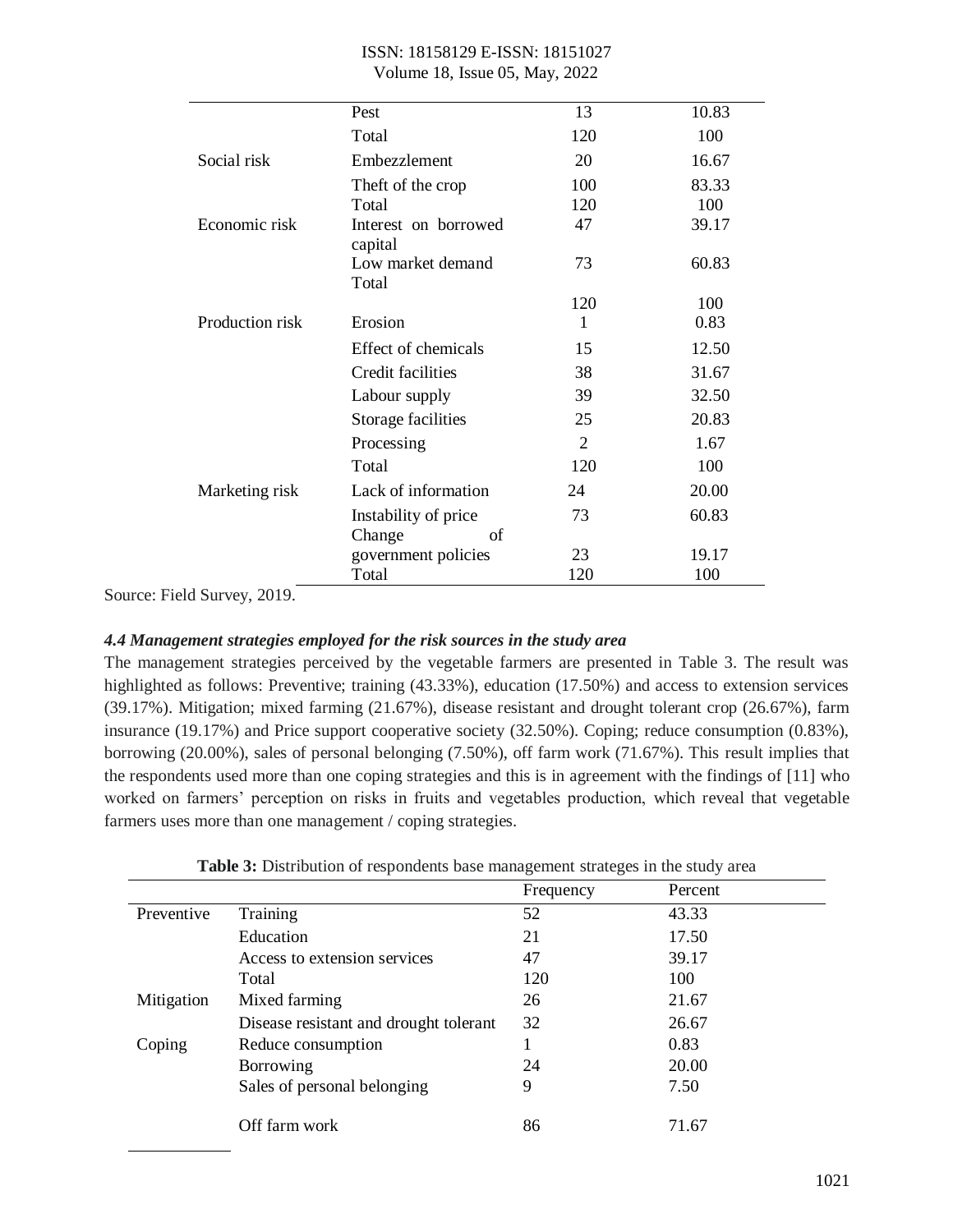Total 120 100

#### **Source: Field Survey, 2019.**

#### *4.5 Discriminant Analysis*

Discriminant analysis is used to describe the differences between groups and to exploit those differences in allocating (classifying) observations of unknown group membership to the groups. Discriminant analysis is also called classification in many references. However, several sources use the word classification to mean cluster analysis. The diagonal elements in the main body of the Table 4 and 5 showed the number and percentage correctly classified into each group. The result in Table 5 showed the classification of leafy vegetable farmers into true and classified categories based on their attitude to risk, (risk averse, risk neutral and risk preferred). By using discriminant analysis, we were able to classify farmers based on their attitude to risk, that is, classified category given the true category. Among the vegetable farmers, 46 respondents were risk averse, 39 respondents were risk neutral while the remaining 35 respondents were risk preferred.

| True risk category | <b>Classified</b> |              |                |        |  |  |  |  |
|--------------------|-------------------|--------------|----------------|--------|--|--|--|--|
|                    | Risk averse       | Risk neutral | Risk preferred | Total  |  |  |  |  |
|                    |                   |              |                |        |  |  |  |  |
| Risk averse        | 21                | 11           | 12             | 44     |  |  |  |  |
|                    | 47.73             | 25.00        | 27.27          | 100.00 |  |  |  |  |
| Risk neutral       | 11                | 14           | 6              | 31     |  |  |  |  |
|                    | 35.48             | 45.16        | 19.35          | 100.00 |  |  |  |  |
| Risk preferred     | 14                | 14           | 17             | 45     |  |  |  |  |
|                    | 31.11             | 31.11        | 37.78          | 100.00 |  |  |  |  |
| Total              | 46                | 39           | 35             | 120    |  |  |  |  |
|                    | 38.3              | 32.50        | 29.17          | 100.00 |  |  |  |  |
| Prior              | 0.3333            | 0.3333       | 0.3333         |        |  |  |  |  |

| Table 4. Result of the Discriminant Analysis (Classification Table) |  |  |  |
|---------------------------------------------------------------------|--|--|--|
|---------------------------------------------------------------------|--|--|--|

Source: Field Survey, 2019

**Table 5.** Result of the Discriminant Analysis (LOO Classified)

|                    | <b>LOO</b> Classified |              |                |        |  |  |  |
|--------------------|-----------------------|--------------|----------------|--------|--|--|--|
| True risk category | Risk averse           | Risk neutral | Risk preferred | Total  |  |  |  |
| Risk averse        | 20                    |              | 12             | 44     |  |  |  |
|                    | 45.45                 | 25.00        | 27.27          | 100.00 |  |  |  |
| Risk neutral       | 12                    | 10           | 9              | 31     |  |  |  |
|                    | 38.71                 | 32.26        | 29.03          | 100.00 |  |  |  |
| Risk preferred     | 15                    | 15           | 15             | 45     |  |  |  |
|                    | 33.33                 | 33.33        | 33.33          | 100.00 |  |  |  |
| Total              | 47                    | 37           | 36             | 120    |  |  |  |
|                    | 39.17                 | 30.83        | 30.00          | 100    |  |  |  |

Source: Field Survey, 2019

## *4.6 Factors influencing the Farmer's attitude towards the risks in vegetables production*

The result in Table 6 showed that 3 out of the 7 discriminating variables influence farmers' attitude towards risk in vegetable farming. These variables include main occupation, how long have you been into farming activities and total farm size. While gender, farming experience, and cooperative association had negative influence on farmers' attitude towards risk.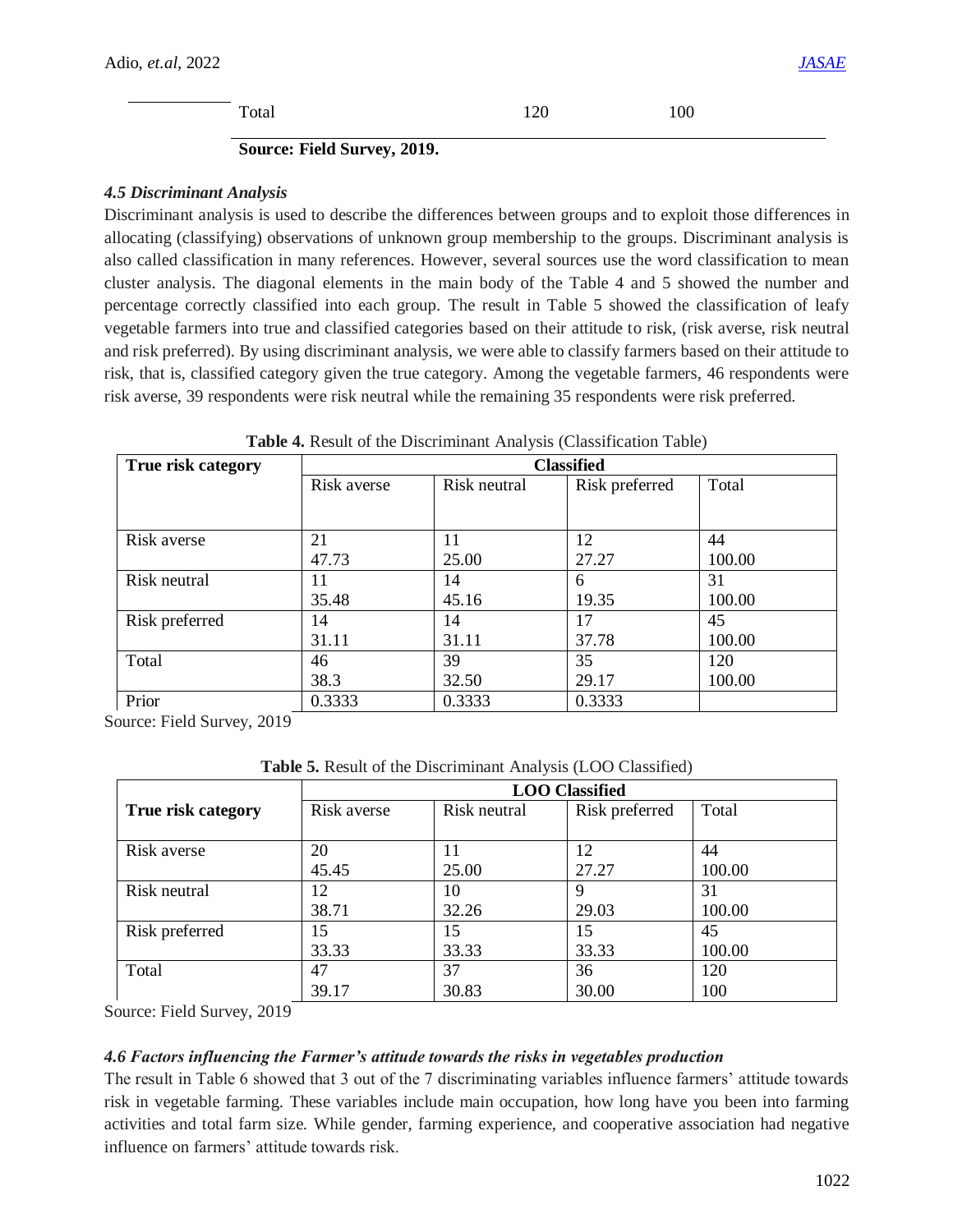| <b>Discriminating</b><br><b>Variables</b> | <b>Pooled</b> | <b>Risk Averse</b> | <b>Risk Neutral</b> | <b>Risk Preferred</b> |
|-------------------------------------------|---------------|--------------------|---------------------|-----------------------|
| Gender                                    | 0.3940121     | $-0.3087557$       | $0.1.38393*$        | $-1.597375$           |
| Main occupation                           | $-1.10361$    | 0.3206466          | $-0.6812329$        | 0.1935493             |
| Farming experience                        | $-0.2840841$  | 0.2582412          | $-0.6118335$        | $0.146399***$         |
| Household size                            | $-0.4459435$  | $-0.2522406$       | 0.109354            | 0.2836888             |
| Farm size                                 | 6.28506       | 4.719709**         | $-0.7.293594$       | 1.851448              |
| Cooperative association                   | 0.6830147     | $-0.1669231$       | $-0.8058117$        | $-0.0537692$          |
| Constant                                  | 74.28939      | 72.0469            | 81.54334            | 65.59318              |
| Number of observation                     | 120           | 44                 | 31                  | 45                    |

**Table 6.** Linear Discriminant function for risk categories in vegetable production

\*, \*\*, \*\*\* represents 10%, 5% and 1% significant levels

## *4.7 Farmer's strategies at combating the risks and management skills*

The result in Table 7 revealed that (45.00%) of the vegetable farmers engage in crop diversification as a way of minimizing risk, (26.67%) engage in non farm business, (20.00%) engage in crop planning and time security. However only few vegetable farmers (8.33%) engage in adoption of new farming techniques. This may be due to lack of adequate technical know-how and techniques required for the adoption of new technologies. It may also be due to lack of funds necessary to purchase appropriate equipment for farming and production.

| Strategies                      | Frequency | Percentage |
|---------------------------------|-----------|------------|
| Diversification of the system   | 55        | 45.00      |
| Non farm business               | 32        | 26.67      |
| Crop planning and time security | 24        | 20.00      |
| Adoption of new technology      |           | 8.33       |
| Total                           | 120       | 100        |

Table 7. Risk management strategies in vegetable production

Source: Field Survey, 2019

## **5. Hypothesis Testing**

H0: The hypothesis stated that there is no significant relationship between relationship between risk and management strategy. From Table 6, it can be seen that there exist a significant relationship between risk and management strategy. Therefore, the null hypothesis  $(H<sub>O</sub>)$  is hereby rejected, and we accepted the alternative hypothesis (HA) that there is significant relationship between risk and management strategy.

## **6. Conclusion and Recommendation**

Risk is inevitable for a profitable production or farming. From this study it can be concluded based on the findings that leafy vegetable farmers in the study area have not attained their best use in terms of taking risks and management strategies in production. This has been verified from this research through the low level of profit obtained from vegetable production in the study area. Of all the assessed natural risks associated with vegetable production, plant diseases have the highest percentage, among all the assessed social risks associated with vegetable production, theft of the crop have the highest percentage, in all assessed economic risks associated with vegetable production, low market demand have the highest percentage, also among production risk associated with vegetable production, labour supply have the highest percentage and finally all the assessed marketing risks associated with vegetable production, instability of price have the highest percentage.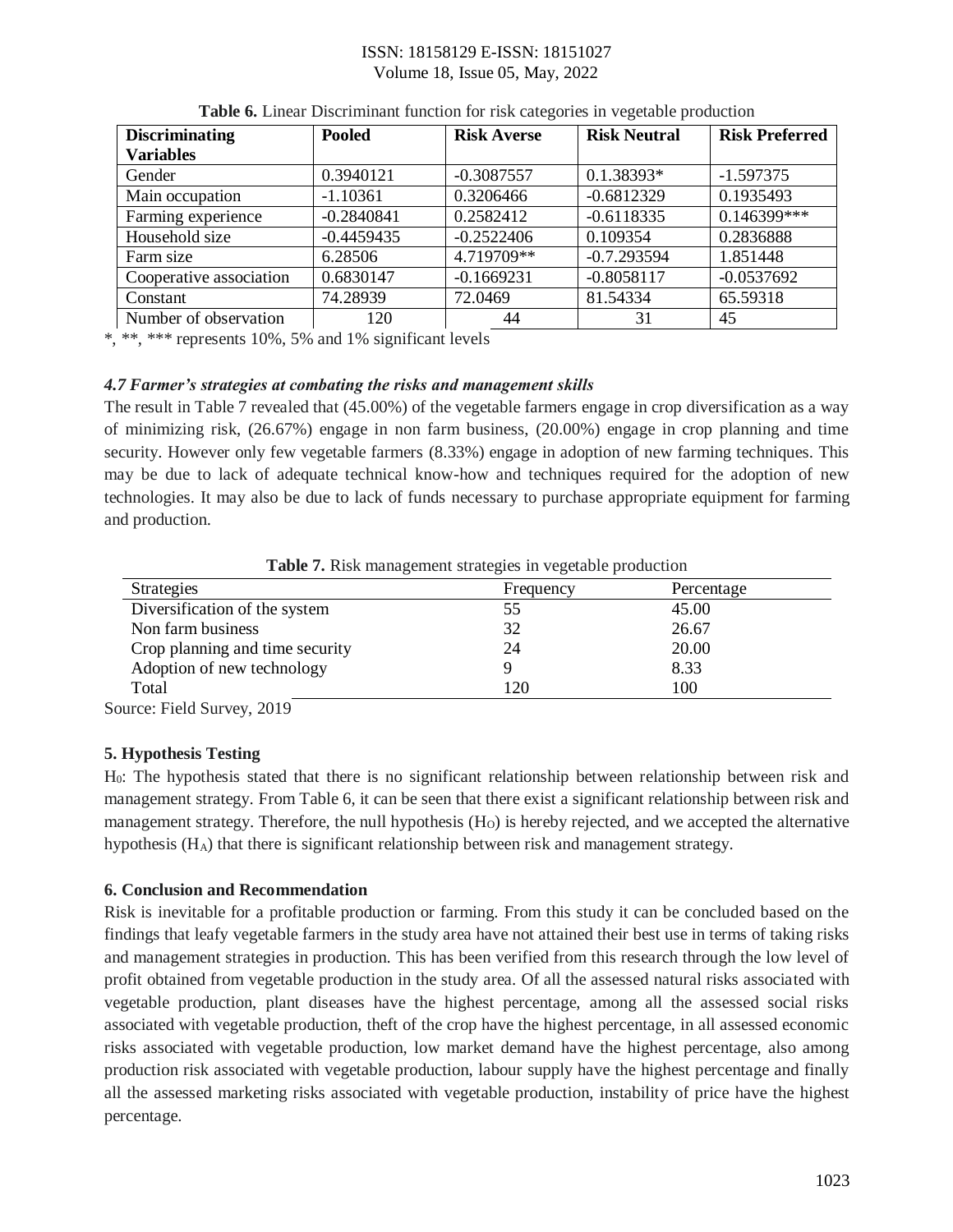It is therefore recommended that efforts should be stepped up by government to introduce farmers to relevant improved technologies in order to reduce risks in all forms, enhance management strategies and improve farmer's profit. The private sector in partnership with the government should set up more accessible financial institution and comprehensive agricultural insurance scheme which can provide credits and insurance to rural farmers to minimize risks and uncertainties in vegetable production. Finally, public intervention can facilitate better risk management through improved information system.

# **7. Acknowledgement**

We are grateful to the extension officers who assisted in the administration of questionnaire.

# **8. References**

[1] Adio, M. O., and Olarinde, L. O. (2022); Effects of Financial Capital on Welfare Status of Cassava Processors in Oyo and Ogun States, Nigeria. Himalayan Journal of Agriculture; 3 (2), 1-11.

[2] Akinniran, T.N; Rafiu, M.O. and Isola A. (2017). Effect of Risk Attitude on Rural Household Poverty of Food Crops Farmers in Surulere Local Government Area of Ogbomoso, Oyo State, Nigeria. International Journal of Agriculture, Environment and Bioresearch, Vol. 2(1)

[3] Ayinde, O. E., Omotesho O. A. and Adewumi, M. O. (2009): Risk Attitudes and Management Strategies of Small-Scale Crop Producer in Kwara State, Nigeria: A ranking approach. African Journal of Business Management Vol.2 (12), pp. 217-221

[4] Boehije, M. and D. Lins, (2010). Risk Management in an Industrialized Agriculture. Journal of Economic Review, 2(1): 12-17

[5] Babatola, J.O. (2004)."Export Promotion of Horticultural Crops". A Paper Presented at the Proceeding of Annual Conference of Horticultural Society of Nigeria.

[6] Carl J. Lagerkvist. (2005). Assessing Farmers' Risk Attitudes based on Economic, Social, Personal, and Environmental Sources of Risk: Evidence from Sweden. Selected Paper Prepared for Presentation at the American Agricultural Economics Association Annual Meeting, Providence, Rhode Island, July 24-27, 2005

[7] Fakayode, S. B, Babatunde,R.O. Olowogbon S. T. and Adesuyi, W. S., (2010). An Appraisal of Beekeeping Activities among Beneficiaries and Non-Beneficiaries of Ekiti State Agricultural Credit Agency (ESACA) Scheme in Nigeria.

[8] Fakayode S.B. Rahji M.A.Y. and Adeniyi, S. T. (2012).Economic Analysis of Risks in Fruit and Vegetable Farming in Osun State, Nigeria.

[9] Fox, J. (2016). Applied regression analysis and generalized linear models (3rd ed.). Thousand Oaks, CA: Sage publications.

[10] Harwood, J. Heifner R., CobleK.,Perry J., and. Somwaru A.,(1999). Managing Risk in Farming: Concepts, Research, and Analysis. Washington DC, U.S Department of Agriculture, ERS Economic Research Rep.774, March.

[11] Jabir Ali and SanjeevKapoor, (2008).Farmers' Perception on Risks in Fruits and Vegetables Production: